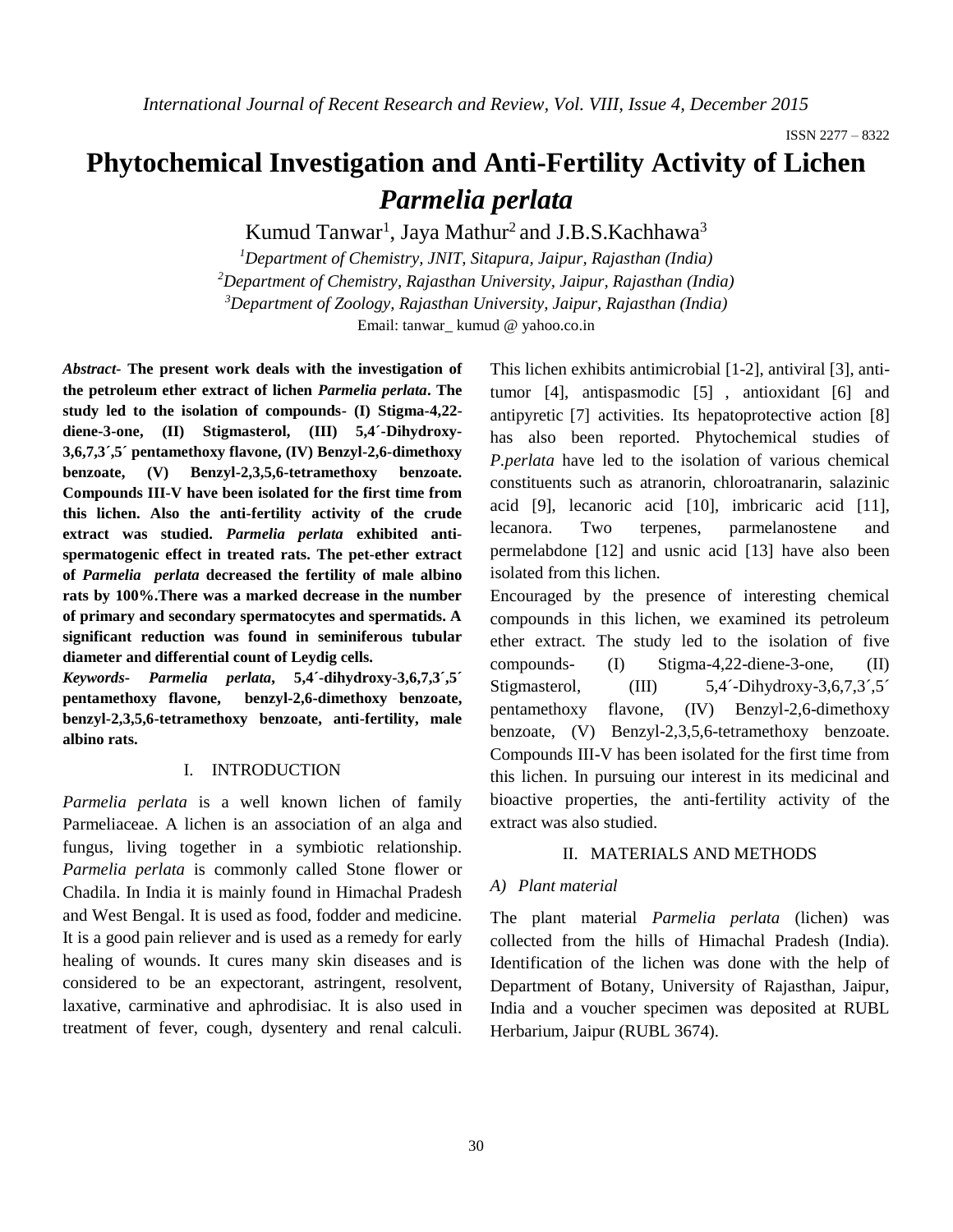# B) *General experimental procedures*

Melting points were determined in soft glass capillaries in an electrothermal melting point apparatus and are uncorrected. TLC (both Qualitative and quantitative) was performed on aluminium sheet Kieselgel 60 F254 (E. Merck). For column chromatography silica gel (E. Merck, 60-120 mesh, 550 gm) was used. The IR spectra (with KBr pellets,  $v$  in cm<sup>-1)</sup> were recorded on FTIR SHIMADZU 8400S spectrometer . The <sup>1</sup>H and <sup>13</sup>C NMR spectra ( $\delta$  in ppm, *J* in Hz, in CDCl<sub>3</sub>) were recorded at 300 MHz and 125 MHz on a Brucker NMR instrument, respectively, using TMS as an internal standard. FAB mass spectra were recorded on JEOL SX 102 /DA-6000 mass spectrometer using Argon/Xenon as FAB gas.

# C) *Extraction and isolation*

Shade dried lichen was powdered and extracted with petroleum ether on steam bath for 3 x 12 hrs. The crude extract, after removal of solvent, was obtained as a dark green, semi-solid mass (400 gm). The extract so obtained was chromatographed over silica gel column ( of height 1.2 m with 5 cm diameter) packed with 900g silica gel. The column was eluted with different solvents in order of increasing polarity and the following compounds were isolated, purified and characterized.

#### *i) 5,4´-Dihydroxy-3,6,7,3´,5´ pentamethoxy flavone (III)*

This compound was isolated on elution of the column with chloroform and ethyl acetate in 3:1 ratio. After removal of solvent, a yellow crystalline solid was obtained. A single spot was seen on TLC examination. Its  $R_f$  value was found to be 0.32 in system  $[C_6H_6]$ :  $CH_2Cl_2$ :  $Et_2O$  (1:1:1)]. The melting point of this compound was  $179^{\circ}$  C. IR (KBr, cm<sup>-1</sup>): 3510 (-OH), 1660, 1600 (C=C-C=O). <sup>1</sup>H NMR (δ ppm, CDCl<sub>3</sub>): 12.32 s (-OH), 7.45 s (H-2´, H-6´), 6.43 s (H-8), 4.01 s (- OCH<sub>3</sub>), 3.96 s (-OCH<sub>3</sub>), 3.95s (2  $\times$  OCH<sub>3</sub>), 3.90s (-OCH<sub>3</sub>). <sup>13</sup>C NMR ( $\delta$  ppm, CDCl<sub>3</sub>): 189 (C=O), 51.6  $(3,6,7,3^{\degree},5^{\degree}-OCH_3)$ ,  $106(C-2),162(C-3), 122 (C-1^{\degree})$ , 127(C-2', C-6'), 159 (C-3' ,C-5'),162(C-4'), 104 (C-10), 110 (C-6), 132 (C-7), 128(C-5),194(C-8) and 150 (C-9). MS (m/z): 404 [M<sup>+</sup>], 389 [M-Me]<sup>+</sup>, 373 [M-OMe]<sup>+</sup>, 359, 343, 331, 246, 118, 69, 57 etc.( for molecular formula  $C_{20}H_{20}O_9$ ).

#### Isolation of compounds (IV) and (V)

On elution of the column with pure solvent ethyl acetate, two compounds were obtained which were further separated by preparative TLC using Petrol-Et<sub>2</sub>O  $(7:3)$ mixture as solvent system.

#### *ii) Benzyl-2,6-dimethoxy benzoate (IV)*

This compound was isolated as colourless oil, 45mg and it showed a single spot on TLC plate. IR  $(KBr, cm^{-1})$ : 3000-2880 (C-H str.), 1750 (COOR), 1610, 1590, 1480, 1400, 1310, 1265 (C-O str.), 1125, 1080 cm<sup>-1</sup>. <sup>1</sup>H NMR (δ ppm, CDCl<sub>3</sub>): 7.44 dd (2 × Ar-H), 7.36 m (3 × Ar-H), 7.26 d (1  $\times$  Ar-H), 6.55 d (2  $\times$  Ar-H), 5.36 s (O-CH<sub>2</sub>-Ph), 3.80 s (2 $\times$  OCH<sub>3</sub>). <sup>13</sup>C NMR ( $\delta$  ppm, CDCl<sub>3</sub>): 170.92 (C=O),  $65.23$  (-O-CH<sub>2</sub>-),  $56.3$ (OCH<sub>3</sub> at C-2 and C-6), 103( C-1') , 135.28 (C-2',C-6'), 127.34 (C-3',C-5'), 126.04 (C-4'),162.45 (C-1), 135.69 (C-2 and C-6),130.04  $(C-4)$ ,102.22  $(C-3$  and  $C-5)$ . MS  $(m/z)$ : 272  $[M^+]$ , 181  $[M-CH_2-Ph]^+$ , 165  $[C_6H_3(OMe)_2CO]^+$ , 149  $[181-MeOH]^+$ 91 [ $CH_2C_6H_5$ ]<sup>+</sup> for molecular formula  $C_{16}H_{16}O_4$ .

#### *iii) Benzyl-2,3,5,6-tetramethoxy benzoate (V)*

It was isolated as colourless oil, 30 mg and it showed a homogenous behaviour on TLC plate. IR  $(KBr, cm^{-1})$ : 2900-2880 (C-H str.), 1735 (-COOR), 1595, 1380, 1280 (C-O str.), 1130, 1100, 1080 cm–1 . <sup>1</sup>HNMR (δ ppm, CDCl<sub>3</sub>): 7.47 d (2 × Ar-H), 7.35 m (3 × Ar-H), 6.75 s (1 × Ar-H), 5.39 s (Ph-CH<sub>2</sub>-O), 3.85 s (2× OMe), 3.74 s (2 × OMe). <sup>13</sup>C NMR (δ ppm, CDCl<sub>3</sub>): 178 (C=O), 67 (-O-CH<sub>2</sub>-), 56.4 (OCH<sub>3</sub> at C-2, C-3, C-5, C-6), 104( C-1'), 136.38 (C-2',C-6'), 126.04 (C-3',C-5'), 128.34 (C-4'),168.30 (C-1), 145.02 (C-2 and C-6),165.32 (C-4),130.04 (C-3 and C-5). MS (m/z): 332 [M<sup>+</sup> ], 317 [M-Me]<sup>+</sup>, 289 [317-CO]<sup>+</sup>, 225 [C<sub>6</sub>H(OMe)<sub>4</sub>CO]<sup>+</sup>,197 [225-CO]<sup>+</sup>,91 [-CH<sub>2</sub>C<sub>6</sub>H<sub>5</sub>]<sup>+</sup> for molecular formula C<sub>18</sub>H<sub>20</sub>O<sub>6</sub>.

#### *RESULTS AND DISCUSSION*

Compound (III): For this a highly abundant molecular ion peak was obtained at m/z 404 in the mass spectrum. A base peak at m/z 389 resulted due to the loss of methyl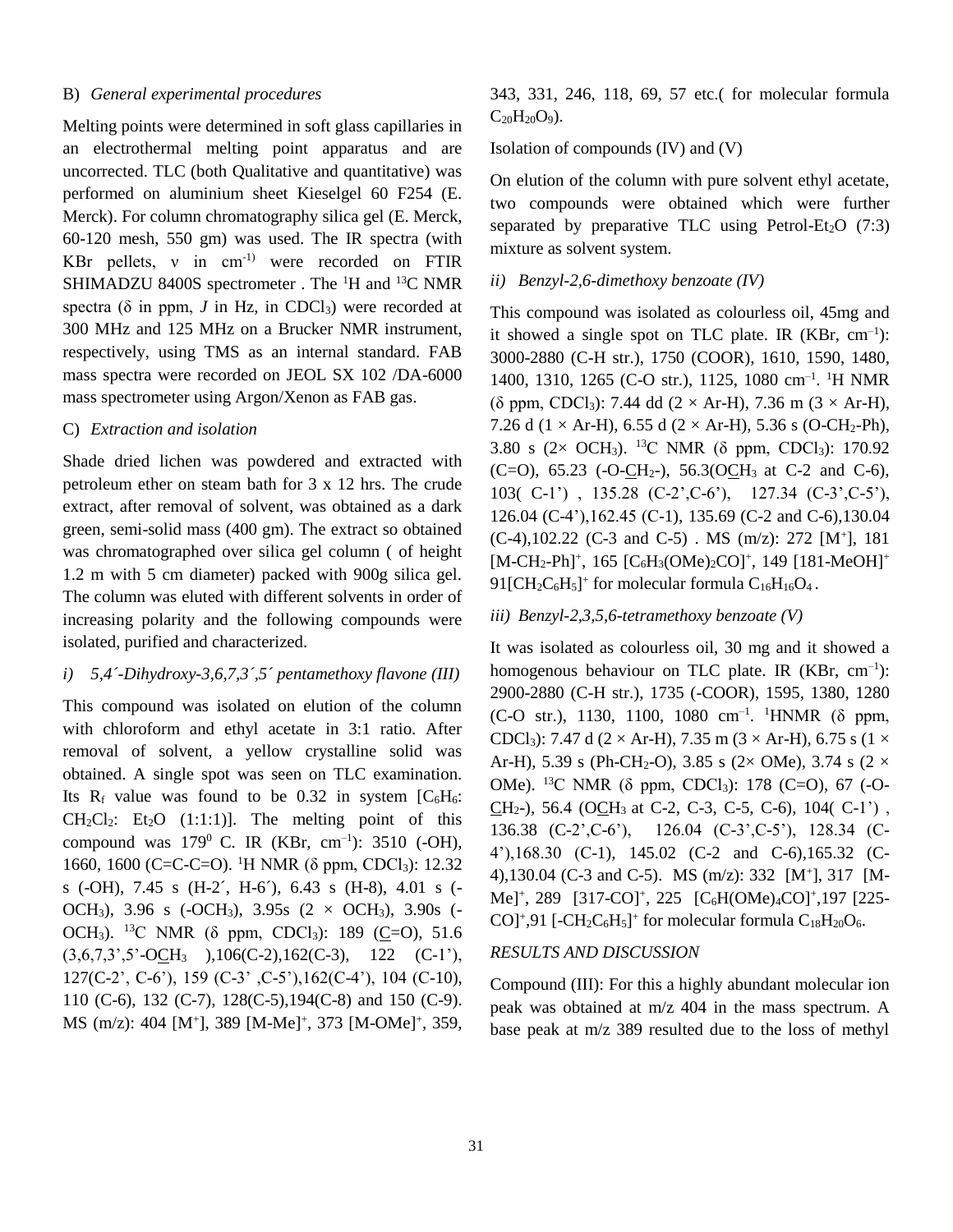radical from molecular ion. Other prominent peaks were 373 [M-OMe]<sup>+</sup> , 359, 343, 331, 246, 118, 69, 57. From this spectral data its molecular formula was found to be  $C_{20}H_{20}O_9$ . It's IR Spectrum (KBr, cm<sup>-1</sup>) revealed the presence of hydroxyl group  $(3510 \text{ cm}^{-1})$  and conjugated carbonyl moiety (1660, 1600  $cm^{-1}$ ). The <sup>1</sup>H NMR spectrum ( $\delta$  ppm, CDCl<sub>3</sub>) confirmed the presence of chelated hydroxyl group (C-5) by the appearance of the diagnostic signal at δ 12.32. A sharp singlet integrated for two protons (H-2´ and H-6´) of ring C and a singlet due to one proton (H-8) of ring A appeared in the aromatic region at δ 7.45 and δ 6.43 respectively. Large singlets at δ 3.90, δ 3.95, δ 3.96 and δ 4.01 corresponded to the five methoxy groups in the molecule. The  $^{13}$ C NMR spectrum  $(\delta$  ppm, CDCl<sub>3</sub>) corroborated the presence of 20 carbons ranging from δ 46 to δ 194. The value at δ 189 was assigned to the carbonyl  $(C=O)$  moiety at C-4. The presence of alkene (C=C) carbons at C-2 and C-3 was ascertained by signals at  $\delta$  106 and  $\delta$  162. The absorption signal for carbon of the methoxy groups appeared at  $\delta$ 51.6. The carbons of ring B appeared at  $\delta$  122 (C-1'), 127(C-2', C-6'), 159 (C-3', C-5') and 162 (C-4'). Similarly, the ring A carbons showed signals at  $\delta$  104 (C-10), 110 (C-6), 132 (C-7), 128 (C-5), 194(C-8) and 150 (C-9). With the help of above spectral data, compound (III) was identified as 5,4´-dihydroxy-3,6,7,3´,5´ pentamethoxy flavone. The spectral data was compared with the literature values. This is the first report of the presence of this compound in this lichen.



5-Hydroxy-3,6,7,3',4'-pentamethoxy flanone

#### Fig.1. Compound III

Compound (IV) : The mass spectrum of this compound exhibited a significant molecular ion peak at m/z 272. Other prominent fragment ion peaks appeared at m/z 181  $[M-CH<sub>2</sub>Ph]<sup>+</sup>$ , 165  $[C<sub>6</sub>H<sub>3</sub>(OMe)<sub>2</sub>CO]<sup>+</sup>$  (base peak) and

 $91[C_6H_5-CH_2]^+$  etc. From this spectral data its molecular formula was confirmed as  $C_{16}H_{16}O_4$ . In the IR spectrum  $(KBr, cm^{-1})$  the absorption bands at 1750, 1610, 1590 cm<sup>-</sup> <sup>1</sup> revealed the presence of an aromatic ester function. Other significant absorption bands appeared at 3000-2880 (for C-H stretching), 1265 (for C-O stretching). The  ${}^{1}$ H NMR spectrum ( $\delta$  ppm,CDCl<sub>3</sub>) displayed the presence of a double doublet at  $\delta$  7.44 for the two ortho aromatic protons and a multiplet at  $\delta$  7.36 corresponded to the three aromatic protons of the monosubstituted benzene ring. The signal for the three aromatic protons of the trisubstituted benzene ring appeared as a doublet at δ 7.26 for one proton and another doublet at  $\delta$  6.55 for remaining two protons. The benzylic proton gave a singlet at  $\delta$  5.37. For the two methoxy groups a singlet integrated for six protons appeared at  $\delta$  3.8 ppm. In <sup>13</sup>CNMR spectrum ( $\delta$  ppm,CDCl<sub>3</sub>) the presence of carbonyl moiety was confirmed by the appearance of a signal at  $\delta$  170.92. Signal for oxymethylene carbon was obtained at  $\delta$  65.23 and the signal for the two methoxy carbons appeared at  $\delta$  56.3. The aromatic carbons of the benzyl moiety gave absorption signals at  $\delta$  103(C-1'), 135.28 (C-2',C-6'), 127.34 (C-3',C-5') and 126.04 (C-4'). The absorption signals for the aromatic carbons of the other ring appeared at  $\delta$  162.45 (C-1), 135.69 (C-2, C-6), 130.04 (C-4), 102.22 (C-3 and C-5). With the help of these spectral data this compound was identified as benzyl-2, 6-dimethoxy benzoate. The spectral data was compared with reported values. This compound is being reported for the first time in this lichen.



Benzyl-2,6-dimethoxy benzoate

Fig.2. Compound IV

Compound (V) : The mass spectral study of this compound revealed a highly abundant molecular ion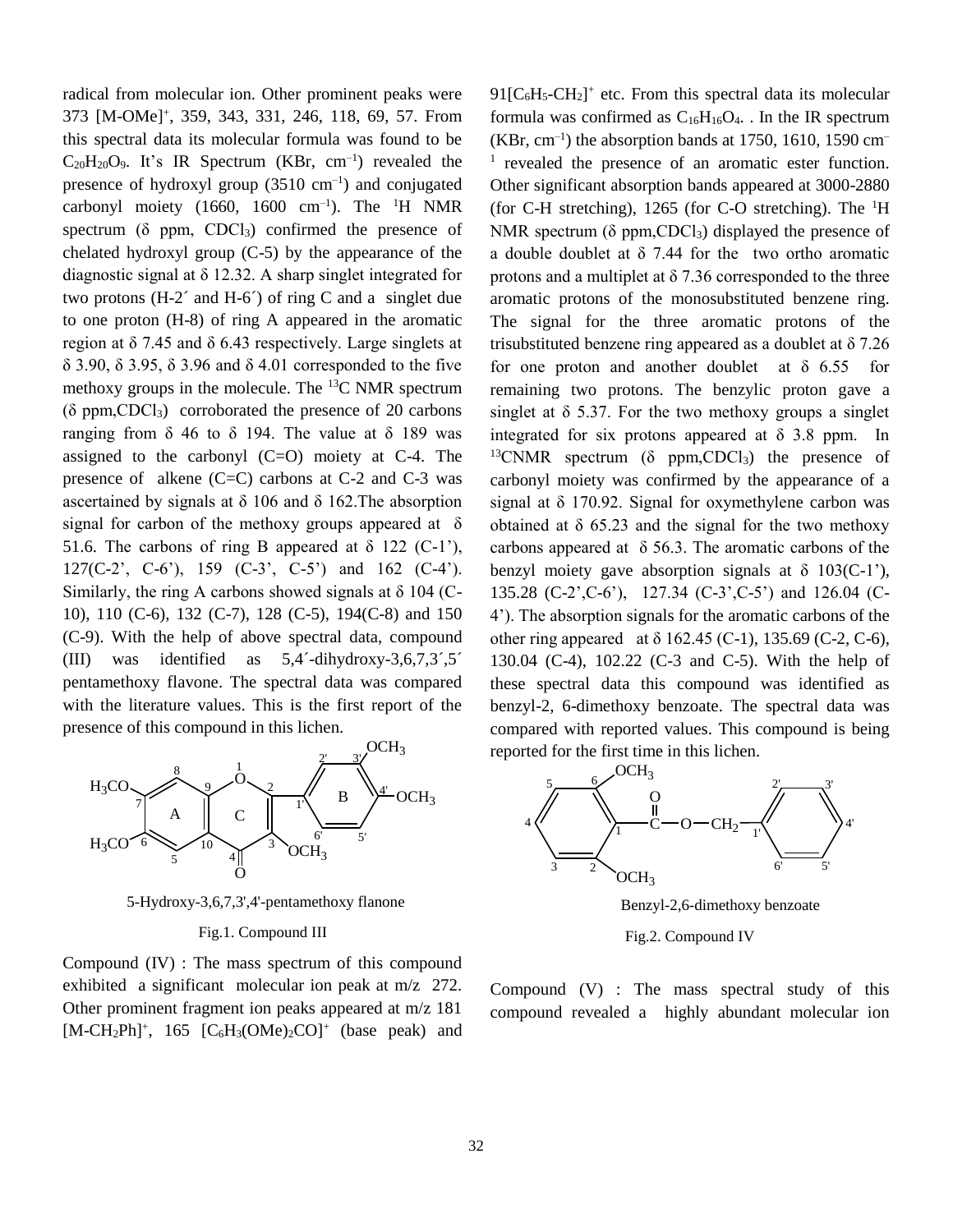peak at m/z 332 in addition to other important peaks at 317 [M-Me]<sup>+</sup>, 289 [317-CO]<sup>+</sup> and 91 [C<sub>6</sub>H<sub>5</sub>CH<sub>2</sub>]<sup>+</sup> (base peak) etc. These values suggested its molecular formula to be  $C_{18}H_{20}O_6$ . In the IR spectrum (KBr, cm<sup>-1</sup>) the absorption bands at 1735 and 1590  $\text{cm}^{-1}$  confirmed the presence of an aromatic ester function. Other significant absorption bands were found at 2900-2880 (for C-H stretching),  $1280$  (for C-O stretching). The  $H$  NMR spectrum ( $\delta$  ppm, CDCl<sub>3</sub>) displayed a sharp singlet at  $\delta$ 6.57 ppm for the lone aromatic proton of the pentasubstituted benzene ring. A broad doublet at δ 7.47 and a multiplet at  $\delta$  7.35 corresponded to the two ortho and three aromatic protons of the phenyl ring respectively. A singlet  $\delta$  5.39 was assigned to the benzylic protons. The four methoxy groups appeared at  $\delta$  3.74 and 3.85 as singlets, each integrated for 6 protons. The <sup>13</sup>CNMR spectrum ( $\delta$  ppm,CDCl<sub>3</sub>) showed absorption signal at  $\delta$  178 for carbonyl group ( C=O) and for the oxymethylene carbon an absorption signal appeared at δ 67.The presence of methoxy carbons was ascertained by the presence of signal at  $\delta$  56.4. Signals for the aromatic carbons of the benzyl moiety appeared at  $\delta$  104 (C-1'), 136.38 (C-2', C-6'), 126.04 (C-3',C-5'), 128.34 (C-4'). The aromatic protons of the other ring were identified by the presence of signals at  $\delta$  168.30 (C-1), 145.02 (C-2, C-6), 130.04 (C-3,C-5). The absorption signal for C-4 appeared at  $\delta$  165.32. From these spectral studies it was concluded that this compound is benzyl-2,3,5,6 tetramethoxy benzoate. The spectral data was compared with literature values. This is the first report of the presence of this compound in this lichen.



Benzyl-2,3,5,6-tetramethoxy benzoate

#### Fig.3. Compound V

The characterization of compound (I) stigma-4,22-diene-3-one and compound (II) stigmasterol was done on the basis of IR, <sup>1</sup>HNMR, mixed m.p.s. and co-TLC with authentic samples.

# III. ANTIFERTILITY ACTIVITY OF *Parmelia perlata*  ON MALE ALBINO RATS

#### *Experimental study*

Adult proven fertile colony bread Wistar rats weighing 150-175 g, were maintained in poly propyline cages with rat feed (Hindustan Lever Ltd.) and top water ad *libitum.* The animals were divided into one control group and one experimental group of 10 rats each. The routine dose of the plant extract was freshly dissolved in 0.5 ml of distilled water and administrated to test rats- 100 mg/kg per day. The study was approved by the ethical committee of the Department of zoology, University of Rajasthan.

#### *Fertility test*

The mating tests were performed from days 55 to 60. Male rats from control and treated groups were caged overnight with proestrous females in the ratio of 1:2 for normal mating. Presence of sperm in the vaginal smear confirmed positive mating and the day was taken as an index of Day-I of gestation. The implantation sites of mated females were checked after 2 weeks by laparotomy. Autopsy were done on mating males.

#### *Blood and serum study*

The animals were scarified using light ether anesthesia after 60 days. Blood was collected through cardiac puncture and serum was separated. The RBC and WBC count [14], Haemoglobin [15] and hematocrit [16] were analysed with routine methods. The serum was also tested for protein, cholesterol, HDL-cholesterol, phospholipid and triglyceride.

#### *Sperm analysis*

Sperm motility was evaluated in cauda epididymides and sperm density in cauda epididymides and testes by the method [17].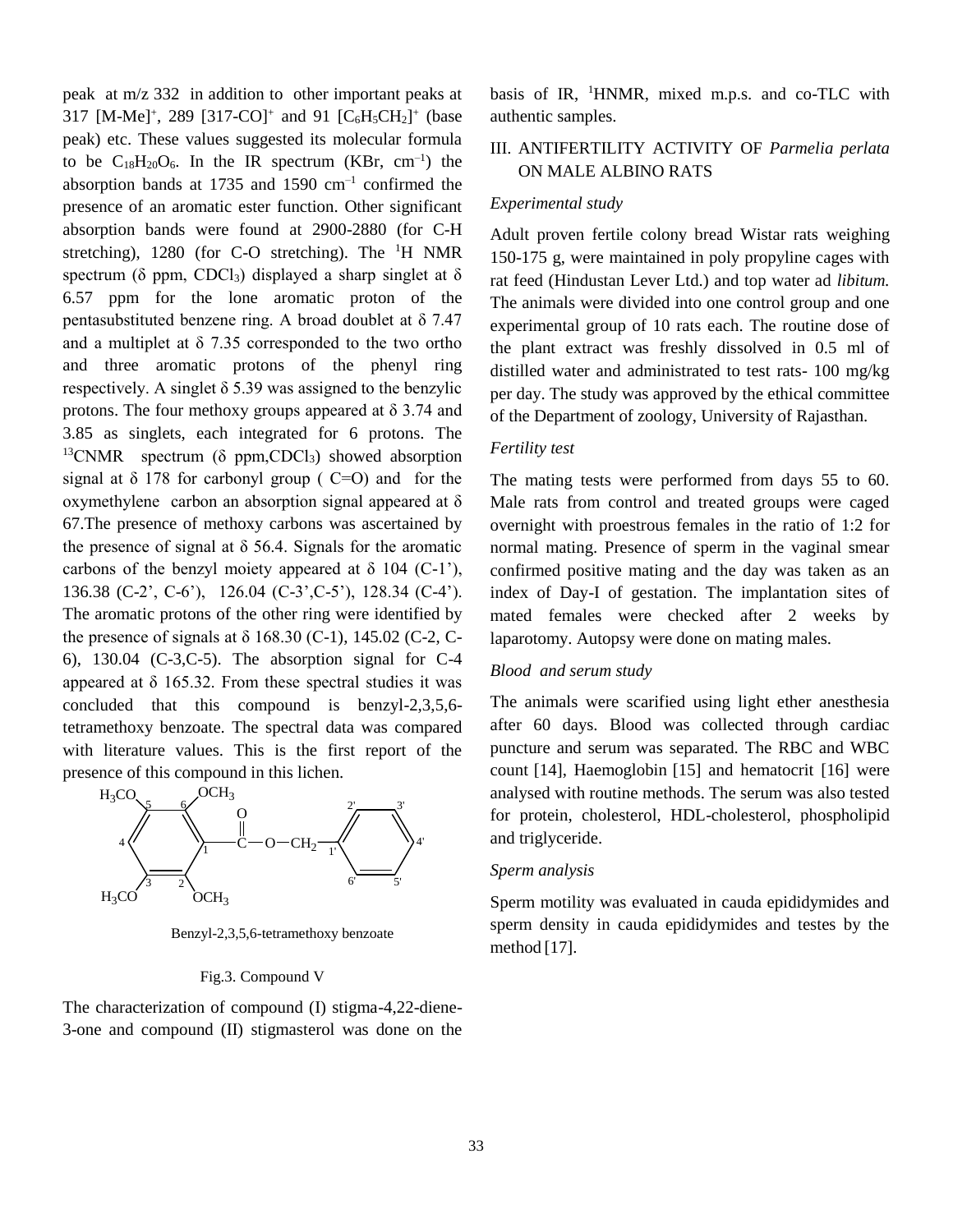## *Tissue Biochemistry and Histology*

The testes, epididymides, seminal vesicle and ventral prostate were dissected out and weighed. Fresh tissue from testis and accessory sex organs were processed for the biochemistry estimation of glycogen, protein, sialic acid, fructose and cholesterol. Beside they were fixed in Bouins's fluid, embedded in paraffin, sectioned at 5-6 µm and stained with hematoxylin and eosin for histological examination.

# *Quantitative study*

Various testicular cell components i.e. spermatogonia, sertoli cells, preleptotene, pachytene, secondary spermatocyte and rounded spermatids were quantitatively analyzed using 800x. Interstitial cell types such as mature, fibroblasts, degenerating Leydig cells, were calculated by applying a differential cell count, which were statistically verified by the binomial distribution [18]. The Leydig cell nuclear area and sertoli cells nuclear area were also measured at 800x and 80x, respectively. Serum testosterone levels were assessed from samples using radioimmuno assay method [19].

#### *Statistical analysis*

The data were expressed as mean ±standard error of mean (SEM) and student's 't' test was used to assess the statistical significance. The statistical significance level was set at  $p<0.01$  and  $p<0.001$ .

#### *RESULTS*

# *Reproductive organ weights*

A significant  $(p<0.01)$  reduction in the weight of testes, epididymides, seminal vesicles, and ventral prostate was observed in the ether extract of *Parmelia perlata* (Table-I).

# *Sperm Dynamics and fertility*

The number of spermatogonia, spermatocyte and spermatids were significantly reduced  $(p<0.01)$  with the *Parmelia perlata* extract. The preleptotene, secondary spermatocyte and step-19 spermatids were decreased by 59.07%, 65.36%, 52.45% respectively and the mature

Leydig cells were also reduced by 41.57%. At this dose level, Leydig cell nuclear area and cytoplasmic area, as well as the cross sectional surface area of sertoli cells, were significantly reduced  $(p<0.01)$  when compared to controls. The sperm density was significantly reduced in the testes  $(p<0.01)$  (Table-II) and (Table-IV).

## *Biochemical changes*

The cholesterol content of the testes was significantly  $(p<0.01)$  increased while the protein and fructose content was significantly reduced  $(p<0.01)$  after following treatment with *Parmelia perlata* extract (Table-III).

#### *Blood and serum biochemistry*

The RBC and WBC counts, haemoglobin, haematocrit, blood sugar and the serum protein, cholesterol, triglyceride, phospholipid and HDL-cholesterol levels were within the normal range. Serum testosterone level was decreased.

#### *DISCUSSION*

Oral administration of *Parmelia perlata* reduces the weight of testis, and secondary sex organ [20]. Marked decrease in the sperm cell counts specially the number of secondary spermatocyte and rounded spermatid also reduces the testis weight [21]. Reduced protein content may be another reason for low sperm density as the growth rate of any organ is proportional to its protein content [22]. Reduction in Leydig cells nuclei diameters and disintegration of Leydig cells always lead to decrease in the androgen level [23]. Reduced nuclear area also manifest the impairment of Leydig cells function and decrease the number of mature Leydig cells. Deformations of Leydig cells indicate the insufficiency of those cells to synthesize testosterone [24-25].

The reduction in sperm density and motility in cauda epididymides is an important predictor of sperm fertilizing ability [26] and also suggest low level of testosterone to epididymis and therefore affect epididymal function [27]. The impaired epididymal function may also be due to reduced activity of the testes, which affects the normal passage to testicular's fluid into epididymis, this is also confirmed by decreased epididymal weight.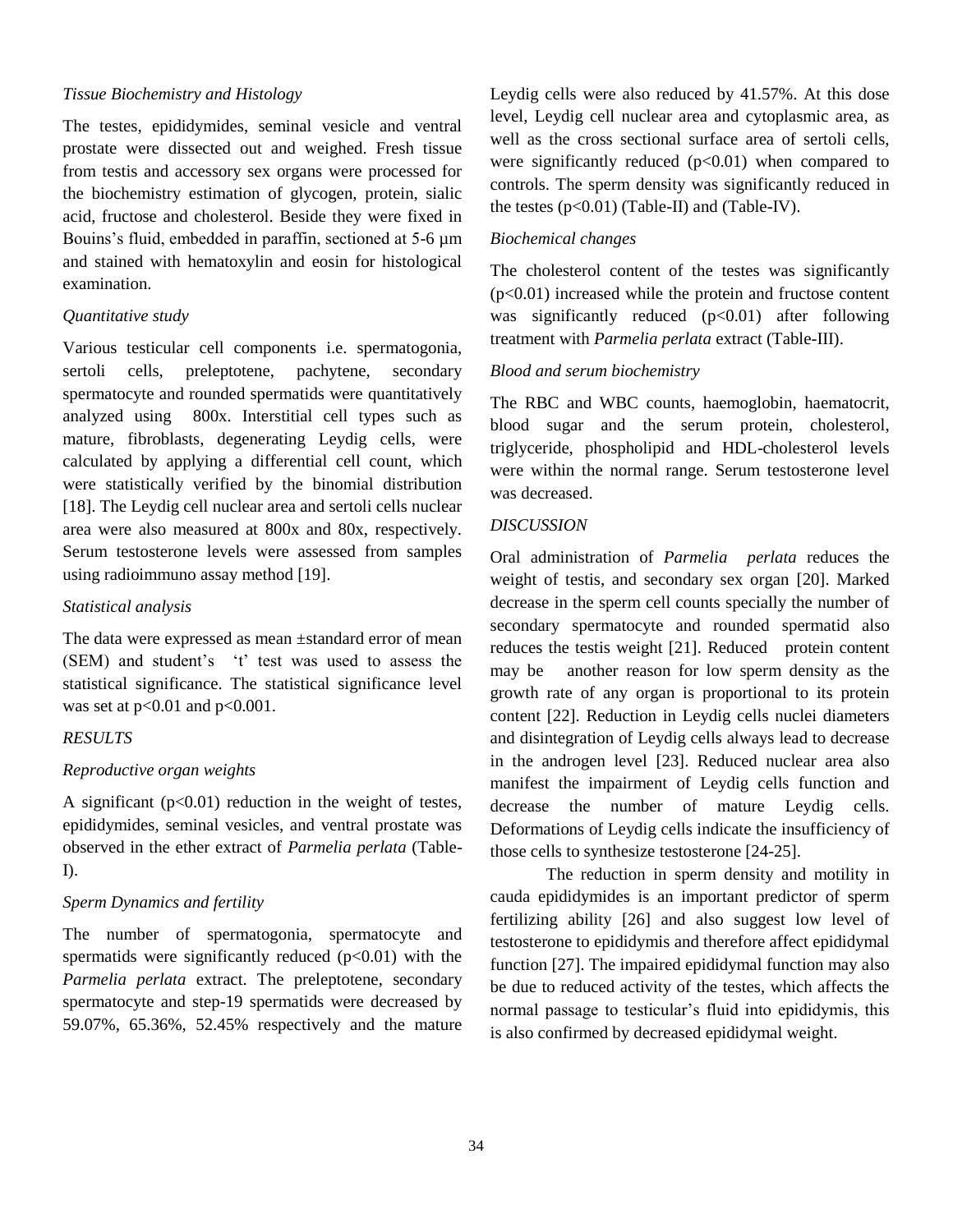Results also show low counts of sertoli cells and some structural changes in sertoli cells after administration of *Parmetia perlata* extract. The reduction in number of secondary spermatocyte and spermatids reflected nonavailability of androgen binding protein (ABP) from Sertoli cells [28]. ABP is essential to maintain intra testicular androgen concentration and transformation of advance stages of sperm cells. Meiotic and post meiotic sperm cells were highly sensitive to androgen concentration [29] and the alternation of androgen level in testis may affect the transformation of spermatocyte to spermatids.

The decreased level of sialic acid content might alter the structural integrity of acrosomal membrane, which ultimately affects the metabolism, motility and fertilizing capacity of spermatozoa [30]. *Parmelia* extract administration caused a decreased level in fructose concentration, which shows the lack of energy source in female body during capacitation.

In conclusion, the present study shows that the 100 mg/kg /day for 60 days of *Parmelia perlata* petroleum ether extract of male albino rats affects their reproductive efficiency by alteration in the spermatogenic activity without adverse toxicity.

# IV. CONCLUSION

Lichens have tremendous medicinal values which are due to the presence of various phytochemical constituents. With the help of chromatographic techniques, we isolated three compounds (III- V) for the first time from this lichen. The medicinal values imparted to the lichen by these compounds can be studied by future researchers. To investigate the biological activity of this lichen, the antifertility activity of the pet.ether extract was examined which revealed the anti-spermatogenic activity of the extract without adverse toxicity. The study suggests further scope for research on different biological activities of *Parmelia perlata*.

# V. REFERENCES

[1] B. Thippeswamy, N.R. Sushma, K.J. Naveenkumar, "Antimicrobial property of bioactive factor isolated from Parmelia perlata", *International Multidisciplinary Research Journal*, vol. 2, pp.1-5, 2012.

- [2] G. Sibi, V. Apsara, K. Dhananjaya, K.R. Ravikumar and H. Mallesha, "Phytochemical and antibacterial properties of spices against food borne bacteria with special reference to *Parmelia perlata*", *Global J. Bio-Sci. Biotechnol.,* vol. 2, pp.145-149, 2013.
- [3] E.C. Adikwu, D.O. Ibezim, G.N. Abonyi, D.O. Odaibo, Olaleye, "In vitro evaluation of the antiviral activity of extracts from the lichen *Parmelia perlata* (L.) Ach. against three RNA viruses," *J. Infect Dev Ctries*, vol.1, pp. 315-320, 2007.
- [4] M.M. Kosanic, B.R. Rankovic, T.P. Stanojkovic, "Antioxidant, antimicrobial and anticancer activities of three *Parmelia* species", *J. Sci. Food Agric*., vol. 92, pp.1909-1916, 2012.
- [5] J.A. Correia da Silva, "Action of *Parmelia caperata* extracts on smooth muscle organs", *Arch. Farmacol. Toxicol.*,vol. 2, pp.143-152, 1976.
- [6] S.B. Patil, V.A. Ghadyale, S.S. Taklikar, C.R. Kulkarni, A.U. Arvindekar, "Insulin secretagogue, alpha-glucosidase and antioxidant activity of some selected spices in streptozotocininduced diabetic rats", *Plant Foods Hum Nutr*., vol. 66, pp.85-90, 2011.
- [7] K. Muller, "Pharmaceutically relevant metabolites from lichens",*Appl. Microbiol Biotechnol*., vol. 56, pp.9-16, 2001.
- [8] S. Shailajan, M. Joshi, B. Tiwari, *Journal of Applied Pharmaceutical Science*, vol. 4(02), pp.070-074, 2014.
- [9] G.L. Chopra, *A text book of fungi*, 14th ed., S.L. Jain, Fors Nagin and Co., Partab Road, Jallundur city, pp. 350-354,1979.
- [10] F. Chicita, *Culberson and William Louis Culberson* , Published by: [American Bryological](https://www.jstor.org/action/showPublisher?publisherCode=abls)  [and Lichenological Society,](https://www.jstor.org/action/showPublisher?publisherCode=abls) Vol.69(2), pp.192- 202, 1966.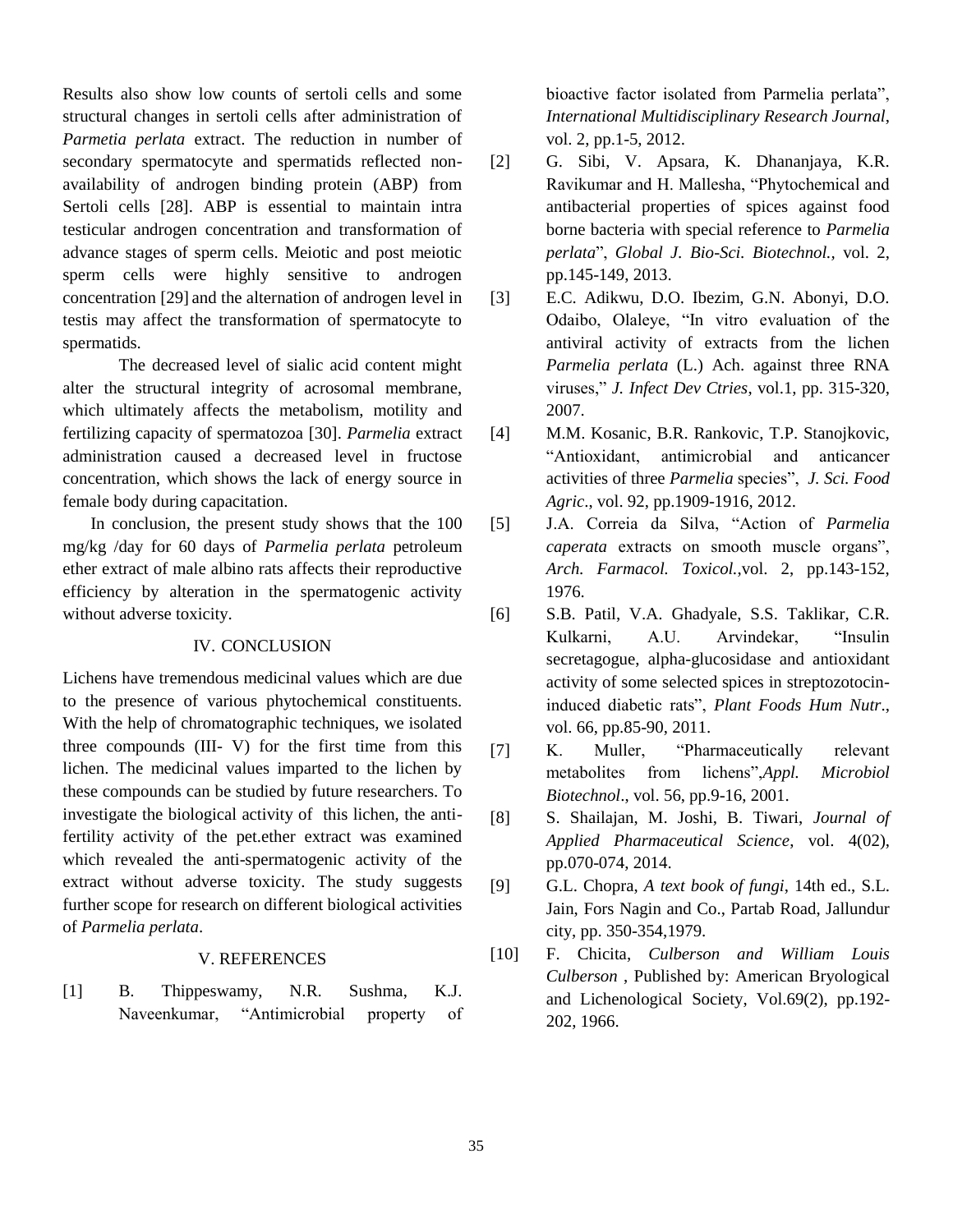- [11] S.Rangaswami,V.Rao,Indian Journal Pharmacy,Vol.17(50),1955.
- [12] S.T. Abdulla, H. Hamid, M. Ali, S.H. Ansari, and M.S.Alam, "Two new terpenes from the lichen *Parmelia perlata*", *Indian Journal of Chemistry*, Section B, Organic and Medicinal Chemistry, vol. 46(1), pp.173-176, 2007.
- [13] R.P. Rastogi, B.N. Mehrotra, *Compendium of Indian Medicinal Plants*, Pub.Central Drug Research Institute Lucknow and National Institute of Science Communication, New Delhi, pp.425,1999.
- [14] J.M. Lynch, S.S. Raphel, L.D. Melur, P.D.Spare, M.J.H. Inwood , Tokyo: WB Saunders Company Japan Schim Ltd.,pp.647 662, 1969:629.
- [15] W.H. Gessby, J.I.Munn, F.W.Furth, *US Armed Force Med J.*, vol.5, pp.695-703,1954.
- [16] M.M. Stumia, A.B.Sample, E.D.Hart, *Am J Clin Pathol*, vol. 24,pp. 1016-1024, 1954.
- [17] M.R.N. Prasad, N.J.Chinoy, K.M.Kadem, *Fertil Sheril*.,vol. 23, pp.818-190, 1972.
- [18] W.E.Berndtson, "A review", *J. Am. Sci* ,vol. 44, pp. 818-833,1977.
- [19] A. Bclanger, S. Carnon, V. Pichard, *J. Steroid Biochem*.,vol. 13, pp.185-192,1980.
- [20] S. Ghosh, A. Barkte, P.Grasso, L.E.Reichert, L.D. Jr. Russell, *Endocrinol.* pp. 485-497,1992.
- [21] W. Bone, N.G.Jones, G.Kemp, C.H.Yeung, T.G.Cooper, *J. Reprod. Fertil*, pp.118-127,2000.
- [22] B. Vijay Kumar, I.A. Sangamme, B.P. Saraswati, *Asian J. Androl*., vol.6, pp. 67-70, 2004.
- [23] A. Purohit, M. Bhagat, *Asian J. Androl*., vol. 6, pp. 71-74, 2004.
- [24] P. Watcho, P. Kamtchouing, S.D. Sokeng, P.F. Moundipa, J. Tantechou, J.T. Essame , N. Koueta, *Phytother Res.*,vol. 15, pp. 26-29, 2001.
- [25] N.K. Lohiya, A.S. Ansari, *Male contraceptive agents*. In: K.R. Joy, A. Krishna, C. Halder. (eds.) Comparative endocrinology and Reproductive, Narosa

Publishing House, New Delhi, pp. 260-277, 1999. [26] R.S. Gupta, R.K. Yadav, V.P. Dixit, M.P.

- Dobhal, *Fitoterepia*, vol. 72(3), pp.236-246, 2001.
- [27] G. Gupta, A.K. Srivastava, B.S. Setty, *Ind J Exp Biol.*,vol. 31, pp.305-311, 1993.
- [28] R.A. Hess, R.E. Under, L.F.Strades, S.D. Perreault, *J. Androl* , vol.5, pp. 327-342,1988.
- [29] M. Jaya Kumar, R. Suresh, H.N. Krishnamurthy, N.R. Moudgal, *J. Endocrinol*, pp. 111-120,1995.
- [30] N.J.Chinoy, S. Bhattacharya, *Ind. J. Environ. Toxicol.*, vol. 7, pp.12-22,1997.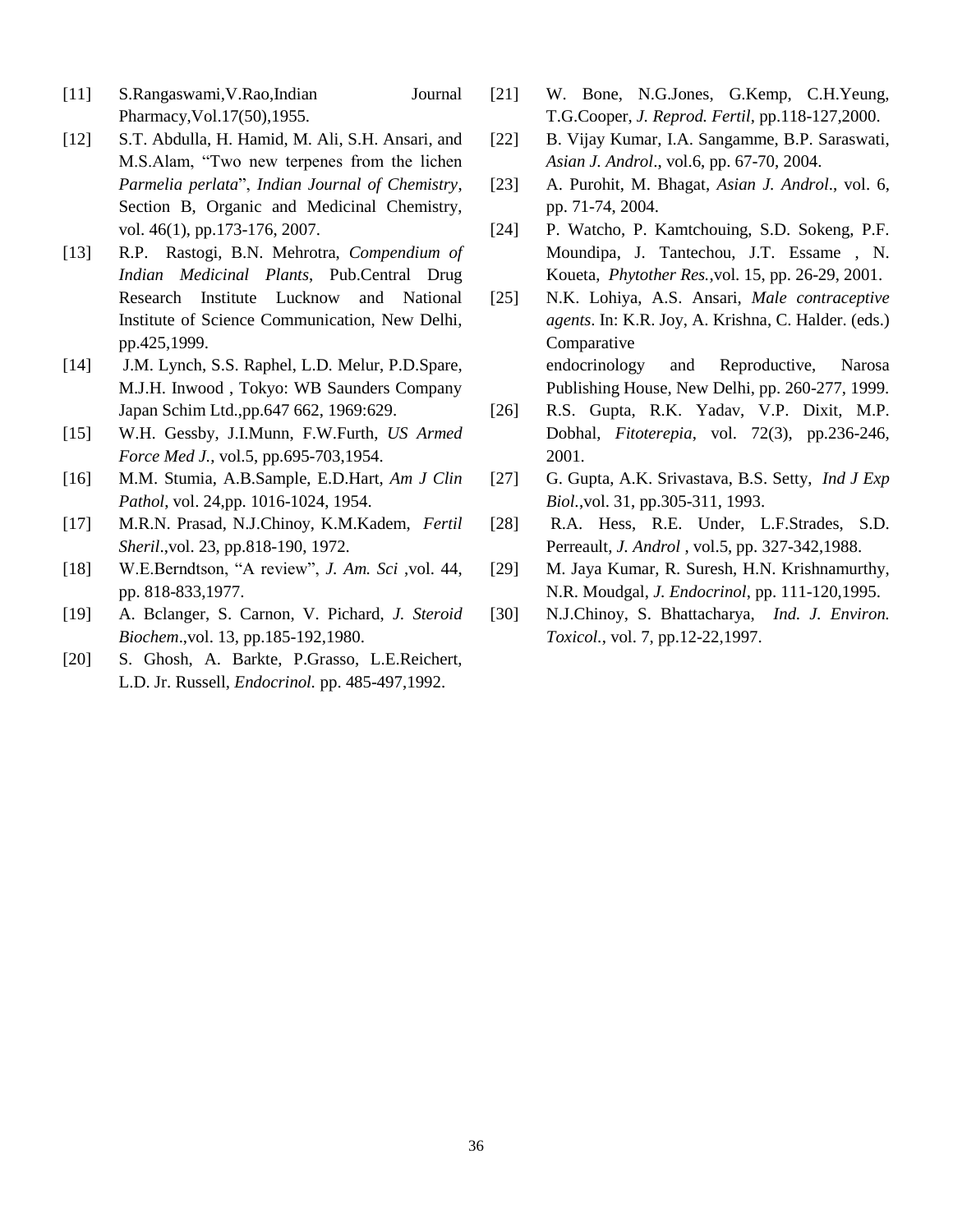Table I Effect of *Parmelia perlata* extract on testicular cell population in rats

| <b>Testicular cell counts (number/10 cross section)</b> |                                    |                                   |                                      |                                     |                                  |  |  |  |
|---------------------------------------------------------|------------------------------------|-----------------------------------|--------------------------------------|-------------------------------------|----------------------------------|--|--|--|
| <b>Sertoli</b><br>cell                                  | Spermatogonia                      | Preleptotene                      | Pachytene                            | Secondary<br><b>Spermatocytes</b>   | Step-19<br><b>Spermatids</b>     |  |  |  |
| 2.81                                                    | 6.87                               | 19.95                             | 29.29                                | 48.1                                | 34.75                            |  |  |  |
| $\pm 0.02$                                              | $\pm 0.02$                         | ± 1.9                             | ± 0.73                               | ± 0.6                               | $\pm 0.8$                        |  |  |  |
| $1.31**$<br>$\pm 0.0828$<br>$(-53.3)$                   | $3.037**$<br>± 0.2088<br>$(-55.8)$ | $7.597**$<br>± 1.169<br>$(-61.9)$ | $11.669**$<br>± 0.6073<br>$(-60.19)$ | $20.630**$<br>± 3.640<br>$(-57.12)$ | $7.076**$<br>± 3.02<br>$(-79.6)$ |  |  |  |
|                                                         |                                    |                                   |                                      |                                     |                                  |  |  |  |

All values are Mean  $\pm$  S.E.M. (n=10); ns: non significant; Level of significance \*\* P<0.001 vs control Percent variations Vs control in parentheses

# Table II

Effect of *Parmelia perlata* extract on body weight, organ weights together with seminiferous tubule and Leydig cell nuclear diameter

|                      | Body wt.<br>(g)   |       |         | Organ Weight (mg/100g body weight) | <b>Seminiferous</b><br>tubule diameter<br>$(\mu m)$ | Leydig cell nuclear<br>area $(\mu m)$ |                 |
|----------------------|-------------------|-------|---------|------------------------------------|-----------------------------------------------------|---------------------------------------|-----------------|
| Control (distilled   | 240               | 1345  | 529.5   | 605.7                              | 308.5                                               | $268 \pm 9$                           | $11.1 \pm 0.02$ |
| water $0.5$ ml)      | ± 1.4             | ± 4.7 | ± 1.2   | ± 1.2                              | $\pm 2.02$                                          |                                       |                 |
| Parmelia perlata 200 | $230^{\text{ns}}$ | 975** | 404.4   | 156.94**                           | $115.97**$                                          | $200.4**$                             | $5.32 \pm 16**$ |
| mg/day per rat       | ± 5.8             | ± 17  | $\pm 9$ | ± 31                               | ± 5.1                                               | $\pm$ 10.4                            |                 |

All values are Mean  $\pm$  S.E.M (n=10); ns: non significant; Level of significance\*\* P<0.001 vs control